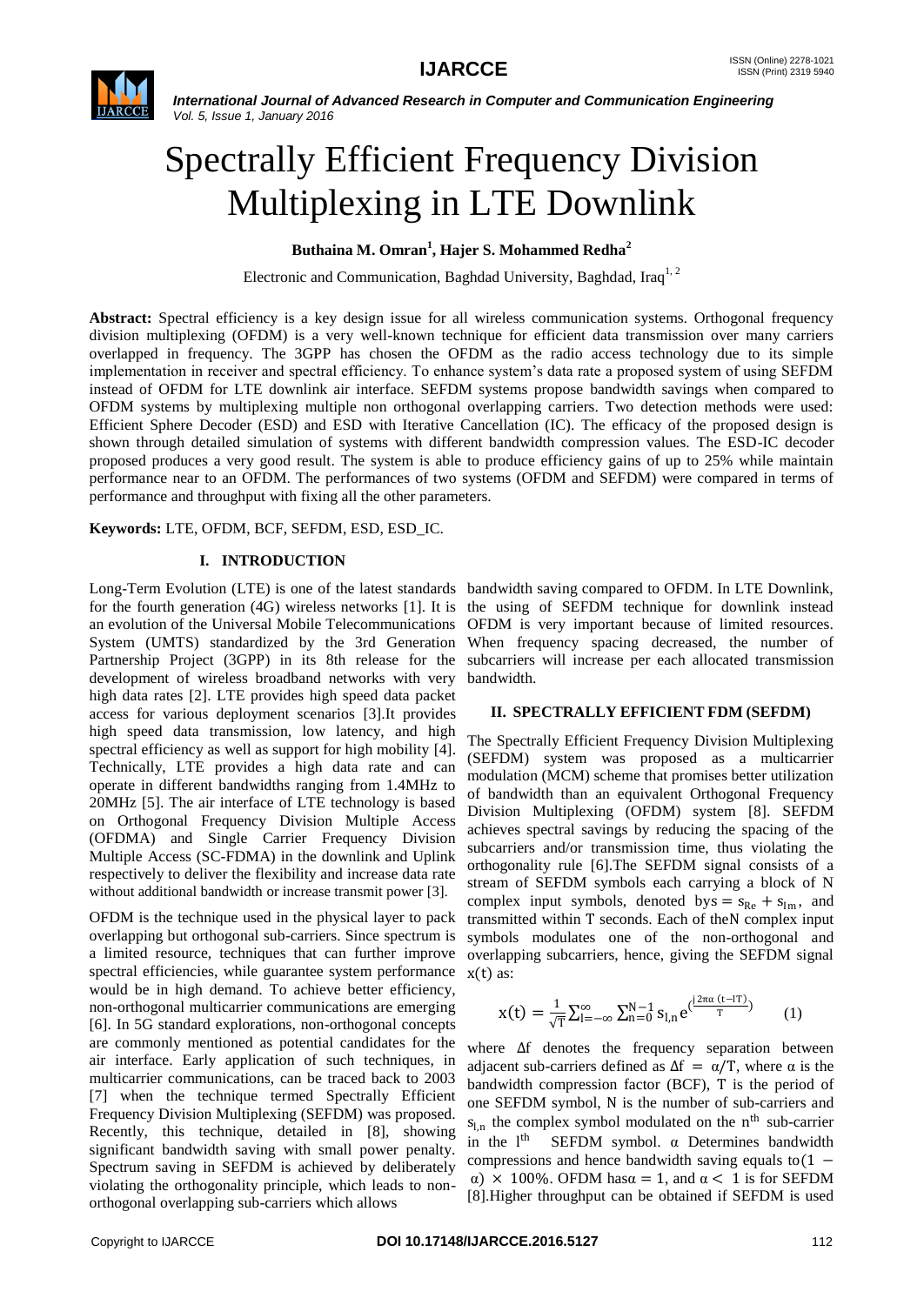

instead of OFDM. The transmitter of SEFDM is reciprocal of one OFDM symbol duration 66.7µs. The implemented based on the IDFT design as proposed in [4]. The receiver obtains statistics of the signal by the DFT block as proposed in [8] and then applies joint equalization and detection methods to estimate the transmitted symbols. In this case the demodulated signal is expressed as [6]:

$$
(\mathbf{R} = \mathbf{F}^* \mathbf{H} \mathbf{F} \mathbf{S} + \mathbf{W}_{\mathbf{F}^*})
$$
 (2)

Where R is the received vector, F is the subcarrier's matrix, H is the Channel State Information matrix (CSI), and W is the noise. There are two detection methods for SEFDM: they are Maximum likelihood (ML), and Sphere Decoder (SD). Efficient Sphere Decoder proposed (ESD) BCF (α) decrease, the number of subcarriers increase and by in [9] can be used to reduce SD computations because it omits redundant calculations. Finally, Iterative Cancellation (IC) cancellation is applied after ESD method to get riding of ICI.

 **Maximum Likelihood (ML):** This requires an exhaustive search of all transmitted symbols combinations. The ML represented as [6]:

$$
\hat{\mathbf{S}}_{\mathrm{ML}} = \frac{\min}{s \in \mathbf{Q}^N} \left\| \mathbf{F}^{*^{-1}} (\mathbf{R} - \mathbf{F}^* \mathbf{H} \mathbf{F} \mathbf{S}_{\mathrm{m}}) \right\|^2 \tag{3}
$$

**Sphere Decoder (SD):** It's a potential solution for small system size. However, its complexity increases rapidly with the enlargement of the system size and it is unsuitable for practical implementations. The SD represented as [6]:

$$
\hat{S}_{SD} = \min_{S \in Q^N, ||(R - CS_m)||^2 \le g} ||F^{*^{-1}}(R - F^*HFS_m)||^2 \quad (4)
$$

 **ESD-IC**: Efficient Sphere Decoder (ESD) along with Iterative Cancellation (IC) can perform better. First, ESD is used then IC to remove ICI. The IC represented as [7]:

$$
\mathbf{S}_n = \mathbf{R} - (\mathbf{C} - \mathbf{I})\mathbf{S}_{n-1} \tag{5}
$$

Where  $S_n$  is an N-dimensional vector of recovered symbols after n iterations,  $S_{(n-1)}$  is an N-dimensional vector of estimated symbols after n - 1 iterations, I is an  $N \times N$ identity matrix.

#### **III.SPECTRALLY EFFICIENT FDM (SEFDM) IN LTE DOWNLINK**

# A. **Theoretical Analysis**

LTE downlink frame structure is a 10 ms length. Each frame is divided into 10 sub-frames of 1 ms. Each subframe is further divided into two time slots, each with duration of 0.5 ms. Each time slot consists of either 7 or 6 OFDM symbols depending on the type of cyclic prefix (CP) whether (Normal or Extended) employed. The smallest modulation structure in LTE is one symbol in time vs. one subcarrier in frequency and is called a Resource Element (RE). REs are further aggregated into Resource Blocks (RBs), with the typical RB having dimensions of 7 symbols by 12 subcarriers. Frequency spacing (∆f) between subcarriers is 15 kHz which is the symbols within one frame [10].

proposed research is to replace each OFDM symbol by SEFDM symbol to achieve smaller subcarrier bandwidth, higher number of subcarriers, higher number of resource blocks, hence more spectrally efficient system.

SEFDM is likely to be used in LTE downlink instead of OFDM in terms of spectrum. As the frequency spacing between subcarriers (∆f) decreases, the number of subcarriers Ns.c as well as the number of resource blocks RBs will increase. Table 1 shows the bandwidth of PRBs will decrease when ∆f decrease and hence we can serve more users. Throughput can be greatly enhanced when SEFDM is used. When Bandwidth compression Factor also throughput will increase too.

Table1. Different number of RBs for different BCF  $(\alpha)$ 

| <b>BCF</b><br>$(\alpha)$ | $\Delta f$<br>(kHz) | <b>PRB</b><br><b>BW</b><br>(kHz) | <b>No. of RBs per Transmission</b><br>B.W (MHz) |    |    |    |     |     |
|--------------------------|---------------------|----------------------------------|-------------------------------------------------|----|----|----|-----|-----|
|                          |                     |                                  | 1.4                                             | 3  | 5  | 10 | 15  | 20  |
|                          | 15                  | 180                              | 6                                               | 15 | 25 | 50 | 75  | 100 |
| 0.8                      | 12                  | 144                              | 7.5                                             | 18 | 30 | 60 | 90  | 125 |
| 0.75                     | 10.5                | 126                              | 8.5                                             | 21 | 35 | 71 | 107 | 142 |
| 0.6                      | 10                  | 120                              | 9                                               | 22 | 37 | 75 | 112 | 150 |

Theoretical capacity C of the system can be represented with an AWGN channel and calculated according to Shannon capacity [10]:

$$
C = F B. W \log_2(1 + SNR) \tag{6}
$$

Here, SNR is the Signal to Noise Ratio, BW the bandwidth occupied by the data subcarriers as shown below, and F a correction factor. The bandwidth BW is calculated as [11]:

$$
B.W = \frac{N_{sc}.N_{s}.N_{RB}}{T_{sub}} \tag{7}
$$

Where  $N$ <sub>sc</sub>=12 is the number of subcarriers in one RB, N\_s is the number of SEFDM or OFDM symbols in one sub-frame (usually equal to fourteen when the normal Cyclic Prefix (CP) is set), NRB is the number of RBs that fit into the selected system bandwidth (for example 6 RBs within a 1.4MHz system bandwidth in case of OFDM ( $\alpha$ =1) but 9 RBs within the same bandwidth at ( $\alpha$ =0.6)), and T\_sub is the duration of one sub-frame equal to 1ms.

The transmission of an OFDM or SEFDM signal requires also the transmission of a CP or a guard band to avoid Inter-Symbol-Interference and the reference symbols for channel estimation. Therefore, the well-known Shannon formula is adjusted in (8) by the factor F. This factor F as shown below, accounts thus for the inherent system losses and is calculated as:

$$
F = \frac{T_{frame} - T_{cp}}{T_{frame}} \cdot \frac{\frac{N_{sc}N_s}{2} - 4}{\frac{N_{sc}N_s}{2}} \tag{8}
$$

Where Tframe is the fixed frame duration equal to 10 ms and TCP is the total CP time of all OFDM or SEFDM

#### Copyright to IJARCCE **DOI 10.17148/IJARCCE.2016.5127** 113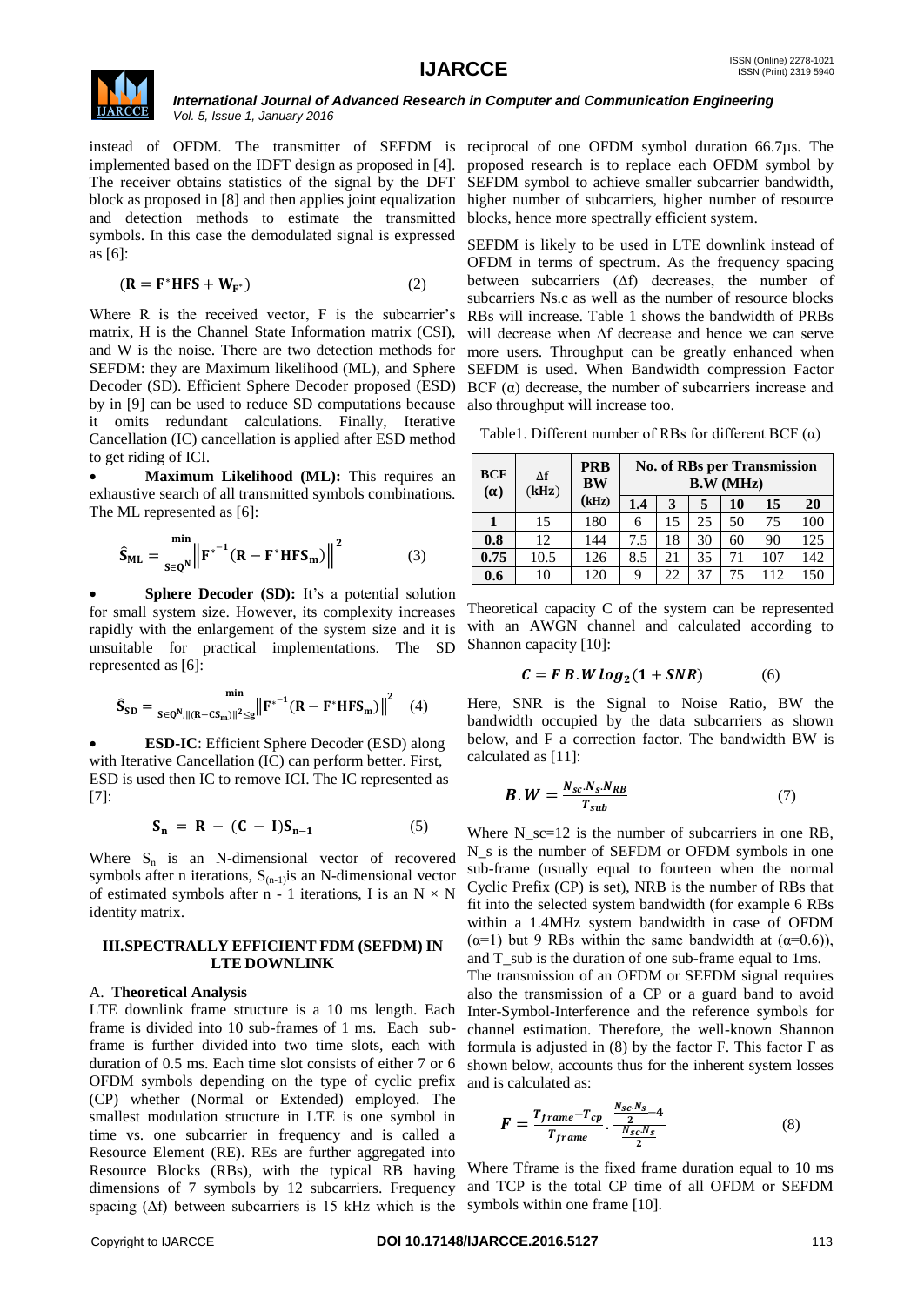

Table 2 shows the enhancement of system capacity with decreasing BCF value. Fig.1 shows the increasing number of subcarriers with decreasing BCF.

|  | Table2. Theoretical Capacity for different values of $(\alpha)$ |  |
|--|-----------------------------------------------------------------|--|
|  |                                                                 |  |

|            | <b>Theoretical Capacity (Mbps)</b> |                |                 |                  |  |
|------------|------------------------------------|----------------|-----------------|------------------|--|
| <b>SNR</b> | $\alpha = 1$                       |                |                 |                  |  |
| (dB)       | (OFDM)                             | $\alpha = 0.8$ | $\alpha = 0.75$ | $\alpha = 0.667$ |  |
| 0          | 14.952                             | 52.44          | 59.571          | 62.928           |  |
| 10         | 51.725                             | 64.656         | 73.449          | 77.587           |  |
| 20         | 99.34                              | 124.1          | 141.062         | 149.01           |  |
| 30         | 149                                | 186.25         | 211.58          | 223.5            |  |
| 50         | 248.35                             | 310.43         | 352.657         | 372.525          |  |



Fig.1. Different numbers of subcarriers for different  $BCF(\alpha)$ 

# B. **Proposed System Model**

LTE transmitter and receiver consist of several stages like scrambling, Pre-coding …, OFDM Signal Mapper and Demapper. The proposed system is only deal with the last stage of LTE transceiver by substituting OFDM Signal Mapper and Demapper with SEFDM Signal Mapper and Demapper to obtain higher spectral efficiency. So, the proposed system is assumed to be perfectly encoded and decoded, there is no coding taken into account. IDFT implementation of SEFDM Transceiver was efficiently substituted by IFFT. Guard interval was taken to be normal. ITU Channel Models were used for the implementation of the system. The system was first assumed to be in case of perfect Channel State Information (CSI), and then Least Square (LS) method was used for channel estimation. At the detection stage, two methods were used. Efficient Sphere Decoder (ESD) and ESD\_IC, which combines Efficient Sphere Decoder with Iterative Cancellation (IC).

# **IV.SIMULATION RESULTS AND DISCUSS**

# A. SIMULATION PARAMETERS

In this section, we will simulate and discuss the performance of an LTE system when SEFDM is used instead of OFDM as an LTE air interface. The simulations are carried out for frequency-selective channels modelled by ITU for Vehicular-A channel. Our simulations were performed using 1.4 MHz bandwidth. The simulation parameters used are listed in the Table 3.

| Table3. Simulation Parameters  |                                 |  |  |
|--------------------------------|---------------------------------|--|--|
| Parameters                     | Values                          |  |  |
| Bandwidth                      | $1.4 \text{ MHz}$               |  |  |
| Guard interval                 | Normal                          |  |  |
| <b>Channel Estimation</b>      | Least Square (LS)               |  |  |
|                                | Vehicular-A (Veh-A) for         |  |  |
| Channel Type                   | Fast User Mobility              |  |  |
| User Velocity                  | 30 km/h for Veh-A               |  |  |
|                                | <b>Efficient Sphere Decoder</b> |  |  |
| <b>Receiver Detection Type</b> | (ESD) Hybrid Detection          |  |  |
| Simulation Length              | 100 subframe                    |  |  |
| <b>Transmission Scheme</b>     | <b>SISO</b>                     |  |  |
| <b>Modulation Type</b>         | 4-OAM                           |  |  |
| <b>Bandwidth Compression</b>   |                                 |  |  |
| Factor $(\alpha)$              | 1, 0.8, 0.75, 0.6               |  |  |
| Frequency spacing (kHz)        | 15, 12, 11.25, 10               |  |  |
|                                |                                 |  |  |

## B. **Results**

It's clear from figures that the system needs higher power when  $(\alpha)$  decreases to maintain the same performance as OFDM when  $(\alpha = 1)$ . There is a trade-off between increasing power and bandwidth savings. When comparing between the two detection methods (ESD and ESD-IC) used, it's clear that the system needs less power when ESD IC method is used. It should be noted that for the same bandwidth saving, the performance of an ESD\_IC is better than that of an Efficient Sphere Decoder with the same power consumption. Such performance improvement is attributed to the reduction of interference by iterative cancellation for the ICI after SD, but Hybrid Detection needs more complexity depending on the number of iterations in Iterative cancellation.



Fig.2. BER versus Eb/No using ESD-IC method with LS channel Estimation.



Fig3.BER versus Eb/No using ESD-IC method with LS channel Estimation